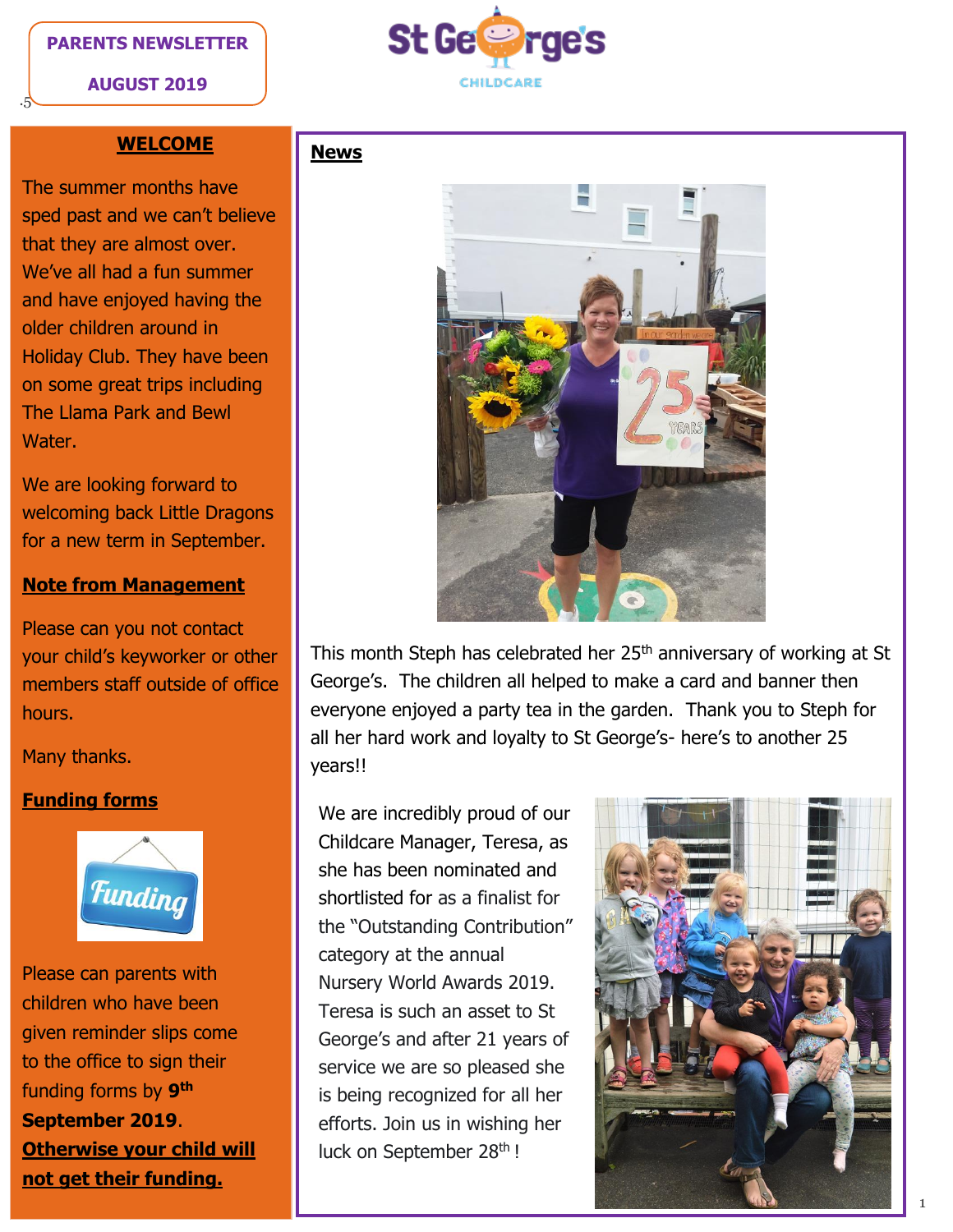

# **DIARY DATES**

| Little<br><b>Dragons</b><br>return<br><b>Badgers</b><br><b>Pirate</b><br>Day<br><b>Parent</b><br><b>Social</b> | <b>Monday</b><br>2 <sub>nd</sub><br><b>September</b><br><b>Thursday</b><br>19 <sup>th</sup><br><b>September</b><br><b>Thursday</b><br>26 <sup>th</sup><br><b>September</b> |
|----------------------------------------------------------------------------------------------------------------|----------------------------------------------------------------------------------------------------------------------------------------------------------------------------|
| Race<br><b>Night</b><br>fundraiser<br>Little<br><b>Dragons</b><br>last day                                     | Friday 11 <sup>th</sup><br>October<br>Friday 18th<br><b>October</b>                                                                                                        |
| October<br><b>Holiday</b><br><b>Club</b><br>(available<br>to book in<br>Sept'19)                               | <b>Monday</b><br>21 <sup>st</sup><br>October-<br>25 <sup>th</sup><br><b>October</b>                                                                                        |
| Little<br><b>Dragons</b><br>return                                                                             | <b>Monday</b><br>28 <sup>th</sup><br>October                                                                                                                               |

### **Reviews**



Thank you to the parents who have recently written reviews on St George's Facebook page. It means a great deal to us for our staff and setting to be reviewed so highly.

Please can you also add your reviews to Day Nurseries website https:/[/www.daynurseries.co.uk/daynursery.cfm/searchazref/50001](http://www.daynurseries.co.uk/daynursery.cfm/searchazref/50001050GEOA#submit) [050GEOA#submit](http://www.daynurseries.co.uk/daynursery.cfm/searchazref/50001050GEOA#submit)

And on Google [-https://bit.ly/2z4IkuZ](https://bit.ly/2z4IkuZ)

# Many thanks

### **Squirrels**



Squirrels have enjoyed exploring 'growth' this month. They have planted tomatoes, peppers and flowers. The children have enjoyed pouring in the soil into the pots and putting in the seeds and counting as they did it. The staff have all loved watching the plants grow and flourish and cannot wait to eat them!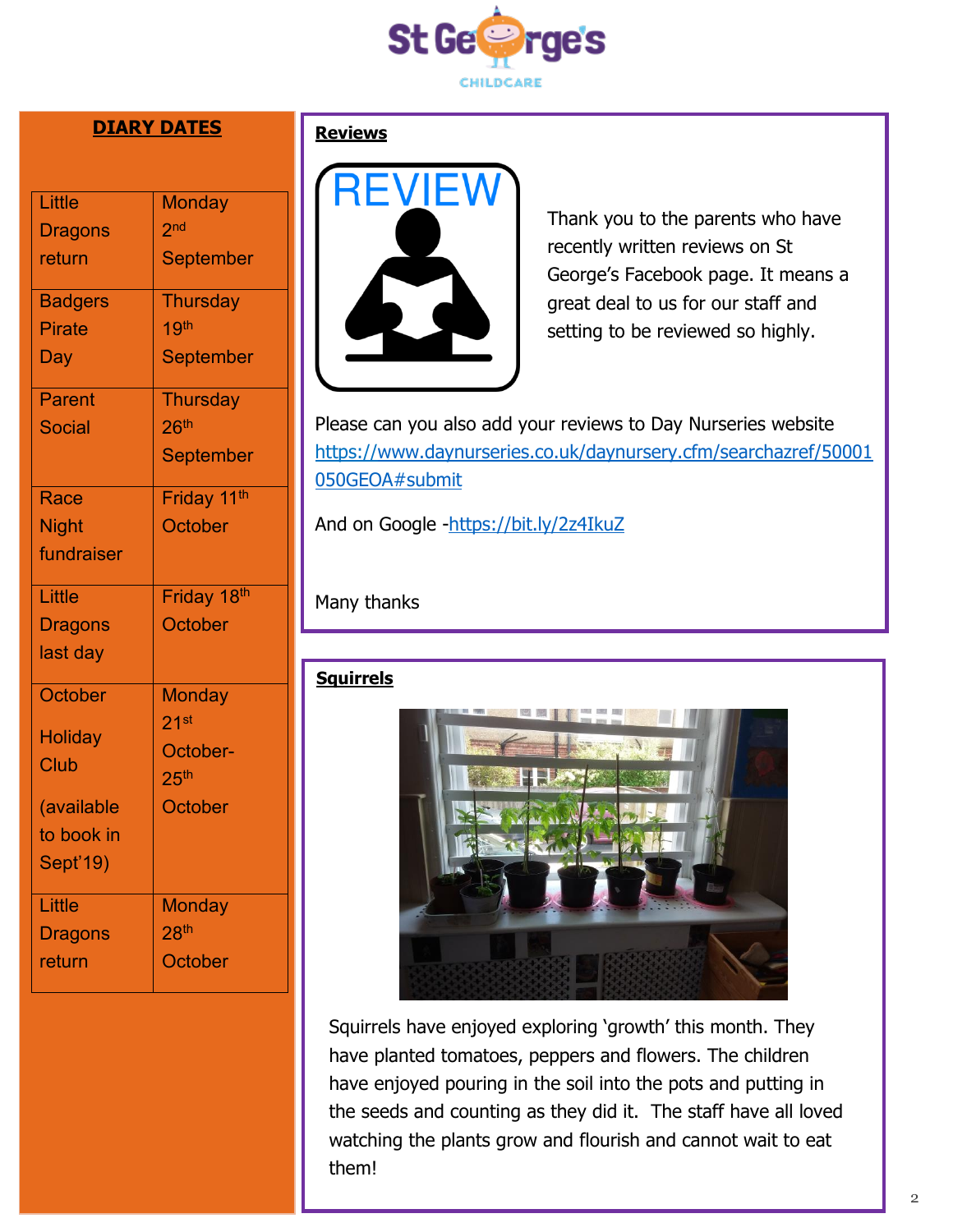

# **Staff**

We are welcoming lots of new members of staff in the coming weeks;



Leah will be full time in Moles.



Charleigh is in Moles for lunch cover and in After School Club.



Sophie is in Moles for lunch cover and in After School Club.



Caroline is in Badgers for lunch cover.

This month we will be saying goodbye to Mary and Lauren R- we wish them all the best for the future.

# **Badgers**

Badgers have been busy in the allotment picking marrows, beetroot and spring onions. Thank you to the kitchen for using these in our meals for all of us to taste.



Our quiet area in the back room is being transformed into a pirate ship for 'Pirate Day' on 19th September. The children can come in dressed up if they like.

In Badgers they have started the new topic of 'People who help us' by doing some crafts. If you are interested in coming in to talk to the children about your job role, please speak to a member of the Badgers team.

The children have been enjoying playing with the new doctor's kits and K-Nex they bought with their fundraising money.

### **Moles**



'The Very Hungry Caterpillar' is a firm favourite in Moles and they have been looking at how a caterpillar changes into a butterfly. The staff dyed the pasta in different colours for each part of the life cycle of the butterfly. The fusilli were used as the caterpillar; conchiglie were the chrysalis and the farfalle were the butterflies. The children glued the pasta shapes onto paper leaves.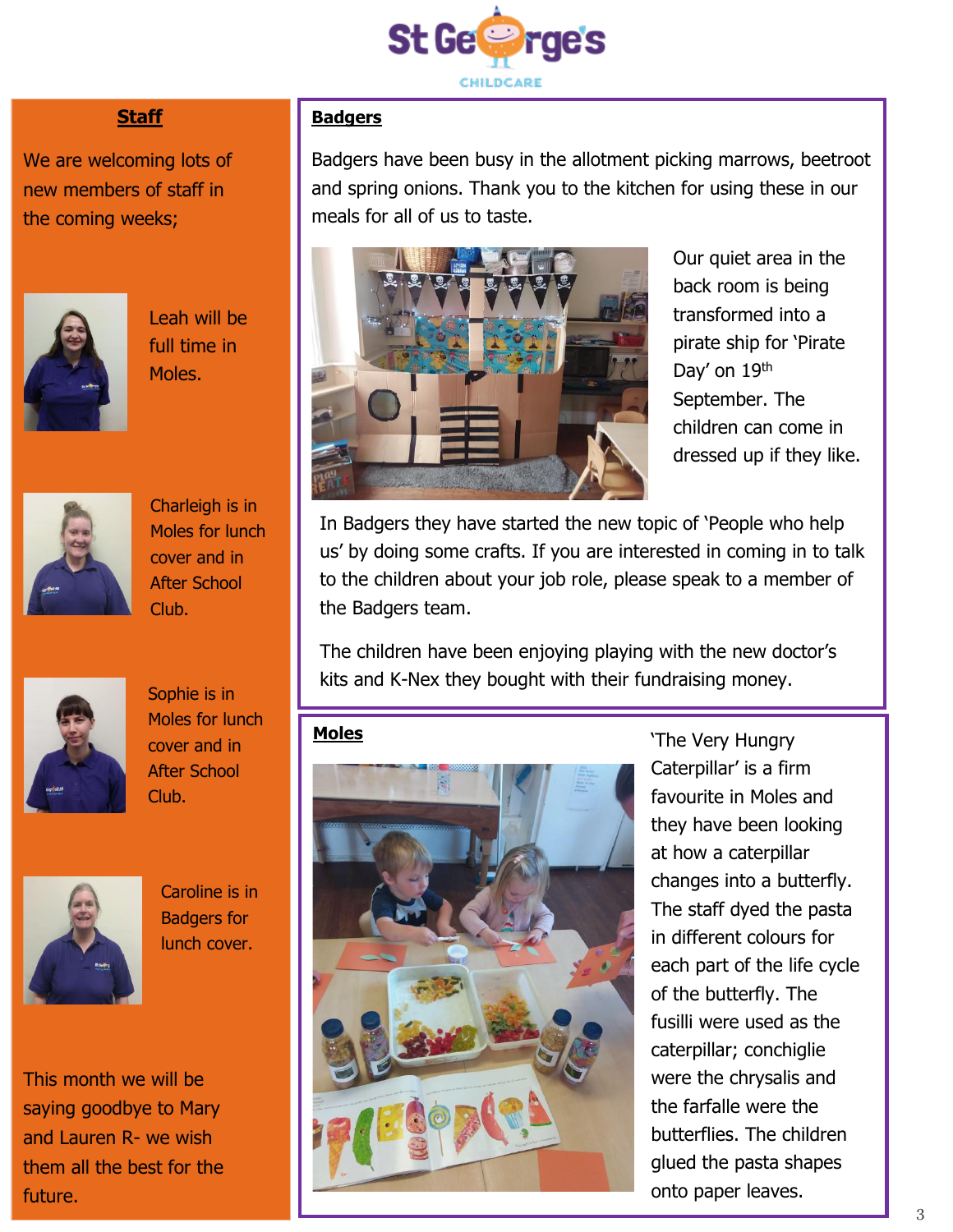

### **Fees**

Reminder that nursery fees will be increasing from September 2019. If you would like a copy of the latest Fee Structure, please see the office.

### **Chick update**

Four months ago, we had the chicks and they were very small…



And now they are fully grown chickens and have even laid some eggs!



### **Holiday Club**

Holiday Club have visited various parks over the summer, they have climbed the trees at Cobtree, discovered minibeasts at Haysden and walked alongside the deer at Knole. The children have enjoyed making their snacks. Our favourite snack has been the fruit kebabs, where the children washed, peeled and cut their favourite fruits to skewer. The children also selected a savoury recipe list to choose one cooking activity for each week. So far, the children have made pizzas, puff pastry parcels and sausage rolls for their tea. Some children have also held a vote to decide on a theme to decorate each of our display boards, Summer, Animals and Our Favourite Random Facts!



# **Kitchen**



The children always enjoy gardening in the allotment at St George's. In the past couple of weeks, they have picked some enormous marrows, spring onions and beetroots which they have taken to the staff in the kitchen to use in salads and to make courgette cake.

Sherrell, our catering Manager, has been busy creating a Winter Menu which will commence in October/ November time- keep an eye out on the board in hall.